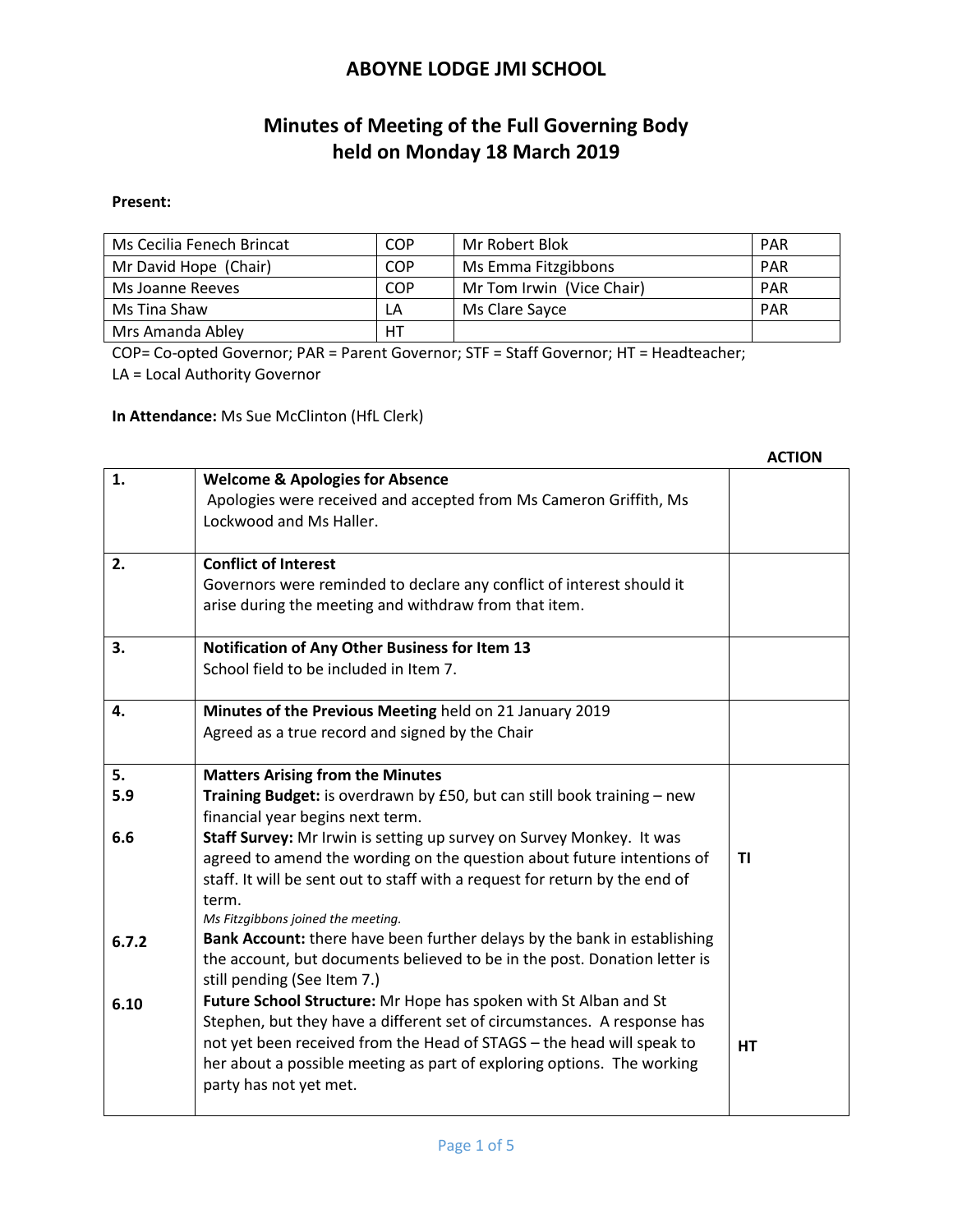| 7. | After School Provision Levy: A letter has been drafted about a levy to                                                                                  |               |
|----|---------------------------------------------------------------------------------------------------------------------------------------------------------|---------------|
|    | fund after school provision during the building works, but has not yet                                                                                  |               |
|    | been sent pending the outcome of discussions with the clubs.                                                                                            |               |
|    |                                                                                                                                                         |               |
| 6. | Report from School Improvement Committee (SIC) held on 8 March 2019                                                                                     |               |
|    | The minutes of the meeting were noted - business included staff survey,                                                                                 |               |
|    | impact of Teacher Assistant (TA) restructuring, monitoring pupil progress,                                                                              |               |
|    | safeguarding & SDP update. The committee Chair referenced that the                                                                                      |               |
|    | JARV is next week and pupil progress meetings this week. Improving                                                                                      |               |
|    | writing has been a key focus (reflected in SDP). NB in SEC minutes                                                                                      |               |
|    | "handwriting" should be "writing". It was acknowledged that the TA                                                                                      |               |
|    | reduction has had some impact and the staff survey is expected to                                                                                       |               |
|    | provide some insights. Some of the benefits of liaison with Templewood                                                                                  |               |
|    | School (TS) were highlighted including joint moderation. The new Ofsted                                                                                 |               |
|    | framework was raised and it was noted that internal data will no longer                                                                                 |               |
|    | be requested, though it can be brought to their attention for a particular                                                                              |               |
|    | purpose. The HT and senior staff have received training on the new                                                                                      |               |
|    | framework and the HT will brief governors at the end of the summer term                                                                                 | HT/Jul or Oct |
|    | or the beginning of autumn term. It was noted that whilst it is important                                                                               | <b>FGB</b>    |
|    | for governors to have an overview, it will be some time before AL receives                                                                              |               |
|    | an Ofsted visit again. Ms Reeves will attend pupil progress meeting on 21                                                                               |               |
|    | March if she can. It had been suggested that there should be curriculum                                                                                 |               |
|    | link governors and this will be reviewed under Item 8. when the school                                                                                  |               |
|    | development plan is reviewed.                                                                                                                           |               |
|    |                                                                                                                                                         |               |
|    |                                                                                                                                                         |               |
|    |                                                                                                                                                         |               |
| 7. | Report from Resources Committee (RC) held on 15 February 2019                                                                                           |               |
|    | The minutes of the meeting were noted - business included budget,                                                                                       |               |
|    | premises, staffing, nursery, policy, H&S & GDPR. Key issues:                                                                                            |               |
|    | Budget: The revised budget shows a shortfall of £18k (a significant gain<br>on the original deficit of £70k). If the head is shared with TS for another |               |
|    | year, and they are keen for this to happen, it is expected that next year's                                                                             |               |
|    | budget would show a small surplus. The head is willing to continue and                                                                                  |               |
|    | has spoken to senior staff at AL about the implications. Governors agreed                                                                               |               |
|    | that the arrangement with TS should continue for another academic                                                                                       |               |
|    | year.                                                                                                                                                   |               |
|    | Donation Letter: Has been delayed because of the delay in setting up the                                                                                |               |
|    | bank account which has impacted the budget. After discussion, it was                                                                                    |               |
|    | decided to ask each parent for a voluntary donation of £10 per child per                                                                                |               |
|    | month. It is hoped that most will set up a direct debit and gift aid their                                                                              |               |
|    | donation. The emphasis is on the voluntary nature of this request. Q:                                                                                   |               |
|    | What about match funding? A: it was agreed that it was worth adding this                                                                                |               |
|    | to the letter in case any parents could organise match funding with their                                                                               |               |
|    | employers. The letter will be re-circulated and go out to parents by the                                                                                | DH/RB         |
|    | end of term.                                                                                                                                            |               |
|    | Update on Priority School Building Programme (PSBP): The consultation                                                                                   |               |
|    | was well attended. Meetings with project managers are in the diary and                                                                                  |               |
|    | the timetable is still to go out to planning followed by preparation in the                                                                             |               |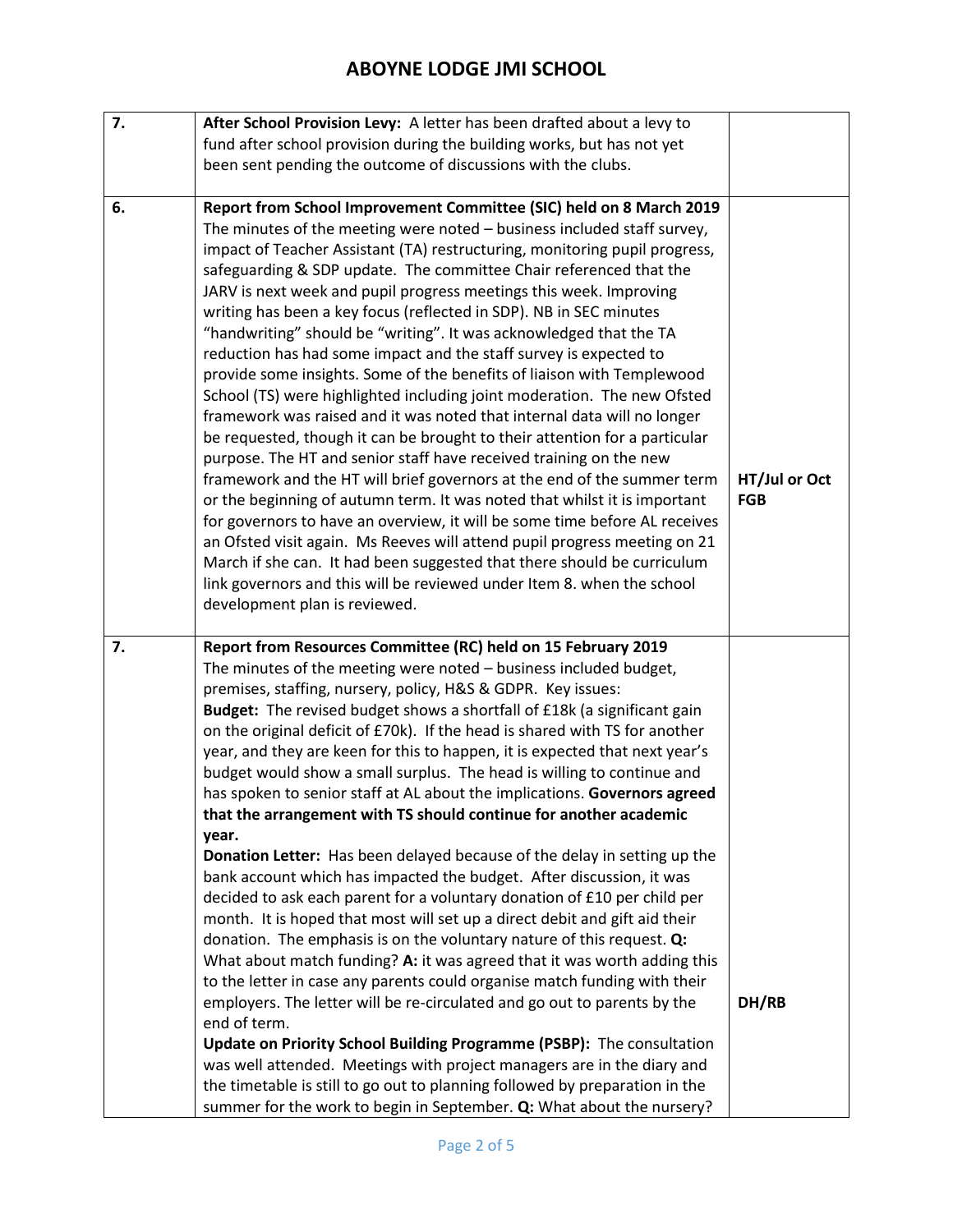|    | A: will be moved from September with its own outdoor space. The need<br>for AstroTurf to be in place by September is to be emphasised at<br>meetings.<br>Nursery: maximum of 13 places again so consistent with staffing level<br>School Field: Applying for Section 106 money for the school playing field<br>facilities. Community use is included which maximises opportunity for<br>funding and would bring in income for the school. Proposal becomes part<br>of a shopping list held by the local authority for when there are local<br>developments. An impressive proposal has been drawn up (Ms Cameron<br>Griffiths has done a lot of work on this) which comes to £200k. So even if<br>S106 funding comes up, there would be a need to fundraise elsewhere or<br>downscale the project. |                  |
|----|----------------------------------------------------------------------------------------------------------------------------------------------------------------------------------------------------------------------------------------------------------------------------------------------------------------------------------------------------------------------------------------------------------------------------------------------------------------------------------------------------------------------------------------------------------------------------------------------------------------------------------------------------------------------------------------------------------------------------------------------------------------------------------------------------|------------------|
| 8. | <b>Headteacher's Report</b><br>The head took governors through the half yearly review of the School<br>Development Plan concentrating on the outcomes and their impact. She                                                                                                                                                                                                                                                                                                                                                                                                                                                                                                                                                                                                                        |                  |
|    | outlined progress on the three key priorities:                                                                                                                                                                                                                                                                                                                                                                                                                                                                                                                                                                                                                                                                                                                                                     |                  |
|    | 1. Wider Aboyne curriculum: work done to help pupils apply their                                                                                                                                                                                                                                                                                                                                                                                                                                                                                                                                                                                                                                                                                                                                   |                  |
|    | writing skills across the curriculum to the same standard as in                                                                                                                                                                                                                                                                                                                                                                                                                                                                                                                                                                                                                                                                                                                                    |                  |
|    | their English books. Four key drivers for developing AL specific<br>curriculum ie growth mindset, sustainability, inclusion &                                                                                                                                                                                                                                                                                                                                                                                                                                                                                                                                                                                                                                                                      |                  |
|    | equalities & the arts. Good progress made and writing is to be the                                                                                                                                                                                                                                                                                                                                                                                                                                                                                                                                                                                                                                                                                                                                 |                  |
|    | JARV focus next week so external validation will be timely.                                                                                                                                                                                                                                                                                                                                                                                                                                                                                                                                                                                                                                                                                                                                        |                  |
|    | 2. Cultural Diversity: identified groups and received training. To be                                                                                                                                                                                                                                                                                                                                                                                                                                                                                                                                                                                                                                                                                                                              |                  |
|    | an INSET next term. Links with the new RE curriculum. Q: have                                                                                                                                                                                                                                                                                                                                                                                                                                                                                                                                                                                                                                                                                                                                      |                  |
|    | there been any issues with the new RE curriculum as were                                                                                                                                                                                                                                                                                                                                                                                                                                                                                                                                                                                                                                                                                                                                           |                  |
|    | historically? A: No, it is statutory. Been a complaint about the end<br>of year show, but this is being dealt with.                                                                                                                                                                                                                                                                                                                                                                                                                                                                                                                                                                                                                                                                                |                  |
|    | 3. Science Teaching: progress made and activity planned for March                                                                                                                                                                                                                                                                                                                                                                                                                                                                                                                                                                                                                                                                                                                                  |                  |
|    | and next term. Support for pupil premium pupils is an issue with                                                                                                                                                                                                                                                                                                                                                                                                                                                                                                                                                                                                                                                                                                                                   |                  |
|    | less TA support and have Y6 children supporting younger children.                                                                                                                                                                                                                                                                                                                                                                                                                                                                                                                                                                                                                                                                                                                                  |                  |
|    | Week beginning 3 June is science week.                                                                                                                                                                                                                                                                                                                                                                                                                                                                                                                                                                                                                                                                                                                                                             |                  |
|    | Followed by an update on progress and revised activity (highlighted in                                                                                                                                                                                                                                                                                                                                                                                                                                                                                                                                                                                                                                                                                                                             |                  |
|    | red) for the curriculum team plans - literacy, humanities, maths,                                                                                                                                                                                                                                                                                                                                                                                                                                                                                                                                                                                                                                                                                                                                  |                  |
|    | computer & e safety, PE, MFL & PHSE. The head highlighted that the                                                                                                                                                                                                                                                                                                                                                                                                                                                                                                                                                                                                                                                                                                                                 |                  |
|    | literacy teaching had been enhanced by work with TS eg teaching of<br>spelling which had been cascaded within AL. Q: Is there a PE budget? A:                                                                                                                                                                                                                                                                                                                                                                                                                                                                                                                                                                                                                                                      |                  |
|    | Yes, the Sports Premium money, information about which is on the                                                                                                                                                                                                                                                                                                                                                                                                                                                                                                                                                                                                                                                                                                                                   |                  |
|    | website. The school is to trial 4 standing desks. Mr Hope left the meeting and                                                                                                                                                                                                                                                                                                                                                                                                                                                                                                                                                                                                                                                                                                                     |                  |
|    | Mr Irwin took over the Chair.                                                                                                                                                                                                                                                                                                                                                                                                                                                                                                                                                                                                                                                                                                                                                                      |                  |
|    | Q: when does MFL teaching start? A: Statutory in KS2, but starts on an                                                                                                                                                                                                                                                                                                                                                                                                                                                                                                                                                                                                                                                                                                                             |                  |
|    | informal basis from nursery and KS1. Is a lunchtime French club.<br>Consideration was given as to whether additional curriculum link                                                                                                                                                                                                                                                                                                                                                                                                                                                                                                                                                                                                                                                               |                  |
|    | governors are needed. On review, it was acknowledged that curriculum                                                                                                                                                                                                                                                                                                                                                                                                                                                                                                                                                                                                                                                                                                                               |                  |
|    | links are built into links to the three key priorities. It was decided to                                                                                                                                                                                                                                                                                                                                                                                                                                                                                                                                                                                                                                                                                                                          |                  |
|    | appoint a maths link governor - Ms Reeves. Visits to the school by                                                                                                                                                                                                                                                                                                                                                                                                                                                                                                                                                                                                                                                                                                                                 | <b>All Govrs</b> |
|    | governors best made in the summer term.                                                                                                                                                                                                                                                                                                                                                                                                                                                                                                                                                                                                                                                                                                                                                            |                  |
|    | SEF: will be updated after the pupil progress meetings and will be a focus                                                                                                                                                                                                                                                                                                                                                                                                                                                                                                                                                                                                                                                                                                                         |                  |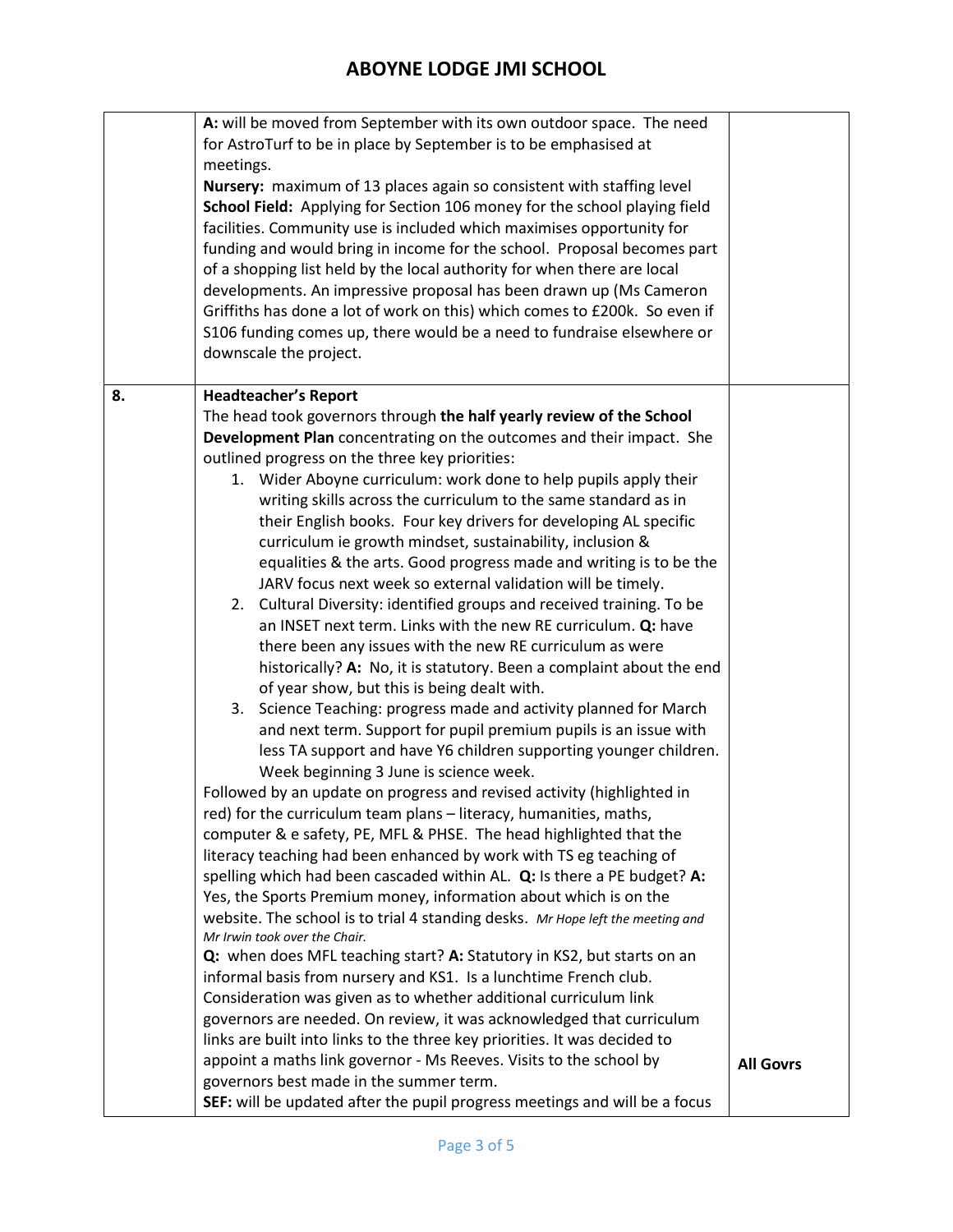|     | of the next SIC meeting. Chair of SIC to re-schedule date for earlier<br>meeting.<br>Growth Mindset: The head had been asked to re-iterate for newer<br>governors what this is and how it works in school. Builds on neuroscience<br>research; positive approach to learning based on resourcefulness,<br>teamwork, resilience, and perseverance; praise for effort not outcome;<br>ability not fixed. All on the website. Launched in 2015 with careful<br>planning and is now embedded throughout all the school's work. Linked<br>to the reward system where learning power capacities displayed are<br>rewarded. Use of Buddy Bee, Tough Tortoise, Super Squirrel & Wise Owl<br>to reflect learning power dispositions. Way of introducing the model very<br>successful and being replicated in work on Wellbeing. Q: Would it be<br>timely to remind parents about it? A: Is input when start in reception, but<br>will do so. Q: Can the use of growth mindset and its language be included<br>in parents' evening? A: Not really enough time, but is reflected in report<br>writing. Children use the words all the time.                                                                                                                                                      | T1         |
|-----|---------------------------------------------------------------------------------------------------------------------------------------------------------------------------------------------------------------------------------------------------------------------------------------------------------------------------------------------------------------------------------------------------------------------------------------------------------------------------------------------------------------------------------------------------------------------------------------------------------------------------------------------------------------------------------------------------------------------------------------------------------------------------------------------------------------------------------------------------------------------------------------------------------------------------------------------------------------------------------------------------------------------------------------------------------------------------------------------------------------------------------------------------------------------------------------------------------------------------------------------------------------------------------------|------------|
| 9.  | <b>Safeguarding Update &amp; Discussion</b><br>Q: Is the volume of yellow forms (completed by staff where there is a<br>concern about a child) constant? A: Yes, been a constant pattern and<br>historically not missed anything. Number varies from school to school.<br>Some amount to nothing, others require some advice. Q: How often do<br>you need to contact the LA? A: 2-3 a year only. Q: how do staff know what<br>to look for? A: safeguarding training which is kept up to date. Q: was<br>there an increase in reporting after the 3-yearly training at the INSET in<br>the autumn. A: No, staff are well aware of what to do. There is a display in<br>the staff room. The designated person is the head who works with the<br>SENCO. If they are not there, staff know to phone the advice line. Q: how<br>do you know if a child has repeated issues? A: If there is a history, a child<br>will have a folder. Otherwise, there is a folder for forms filed by child so it<br>is clear if there is a build up of issues. In the handover at the end of a year,<br>it is marked if there has been any history of child protection (CP) issues -<br>without any detail, but enough for a teacher to be vigilant. AL has very<br>few where they go to full CP measures. |            |
| 10. | <b>Future School Structure Working Party</b><br>Not yet met, but will do so. Carry forward to next meeting.                                                                                                                                                                                                                                                                                                                                                                                                                                                                                                                                                                                                                                                                                                                                                                                                                                                                                                                                                                                                                                                                                                                                                                           | DH/May FGB |
| 11. | <b>School Visits</b><br>Ms Shaw's pupil premium visit report was noted. Ms Sayce attended the<br>SEN coffee and chat on behalf of Ms Cameron Griffiths. There was some<br>discussion of the recommendations in her report. Communication with<br>parents is currently a governor priority, and inclusion was a major SDP<br>feature recently. However, it was agreed that the chat could be arranged<br>on other days to see if attendance increases (with cover for Ms Cameron<br>Griffith is necessary).                                                                                                                                                                                                                                                                                                                                                                                                                                                                                                                                                                                                                                                                                                                                                                            |            |